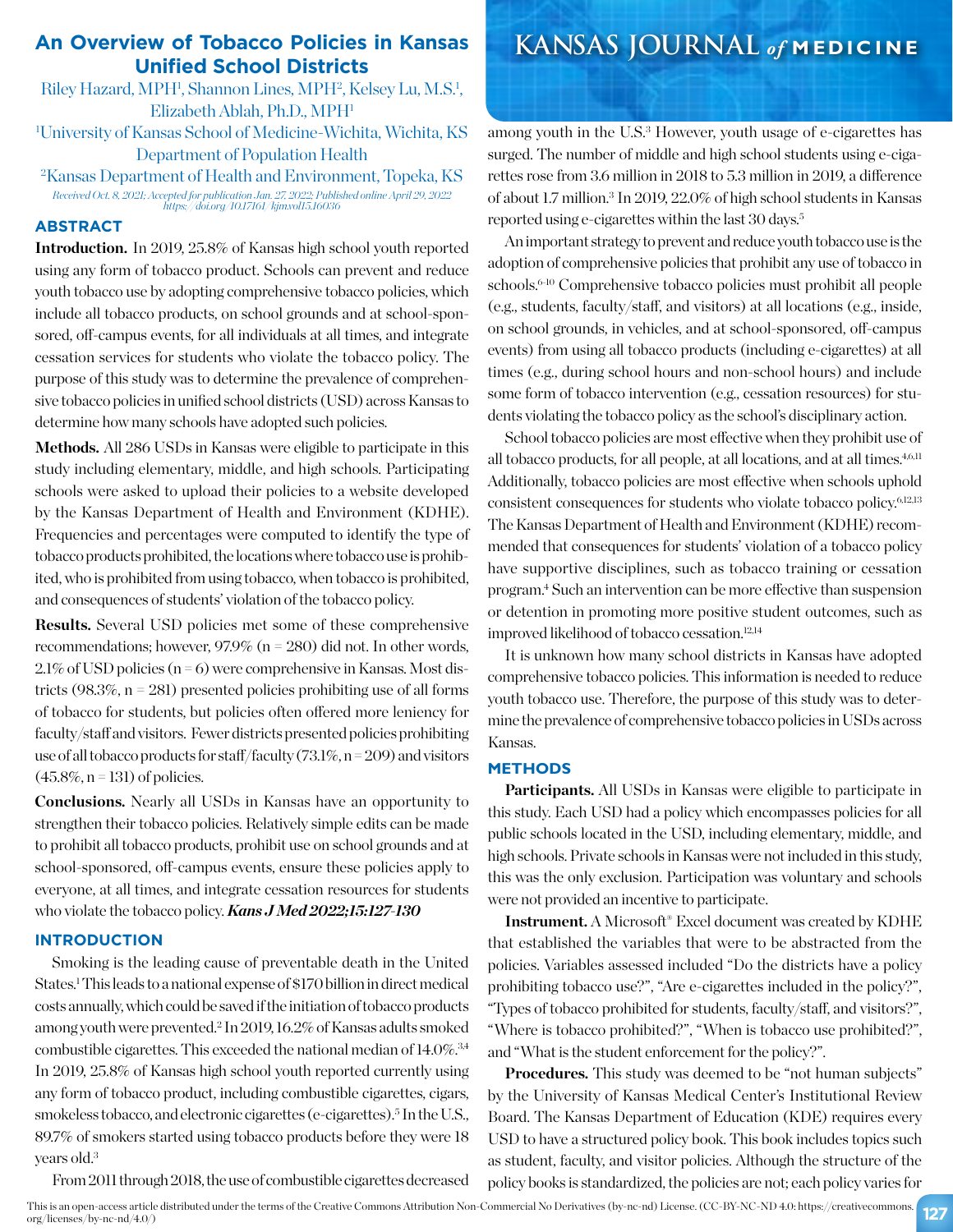# **KANSAS JOURNAL** *of* **MEDICINE**

**TOBACCO POLICIES IN KANSAS USDs** *continued.*

each USD. KDE does not require USDs to have a tobacco policy for all three subgroups, and if a USD does not have one, the section title is included but the content is left blank. If a school district has a tobacco policy, these sections can include which tobacco products are disallowed, the locations that products are disallowed, and punitive measures for breaking policies.

To conduct this study, staff in the Kansas Department of Education (KSDE) e-mailed all 286 eligible schools on October 17, 2019, requesting that the superintendent of each USD submit their current tobacco policies for students, faculty/staff, and visitors. The e-mail included a link to a secure KDHE website. Participating schools were asked to submit their policies to the 2019 Kansas Comprehensive Tobacco-Free Schools Database. The website was designed for school personnel to upload their current tobacco policies. If the policy was not submitted by November 1, 2019, the school district was called by a Master of Public Health (MPH) student from the University of Kansas School of Medicine-Wichita. A maximum of three attempts were made to obtain school district participation.

Once all policies were submitted, the MPH student accessed the database to review the policies, then abstracted information and entered it into the Microsoft® Excel document developed by KDHE staff. Any tobacco policy that did not specify which products were prohibited were coded as "tobacco products not specified".

The data abstracted from the submitted policies were assessed by the research team to determine: 1) if school districts have a tobacco policy; 2) the type of tobacco products (including e-cigarettes) included in the policy; 3) the individuals the policy applies to (e.g., students, faculty/ staff, and visitors); 4) the locations where tobacco is prohibited (e.g., in school buildings, on school grounds, in school vehicles, and schoolsponsored, off-campus events); 5) when tobacco use is not permitted (e.g., during school hours, after school hours, at all times); and 6) what enforcement is included in the policy (e.g., cessation resources, tobacco education, suspension, detention, report to local law enforcement).

**Analysis.** Each policy was reviewed to identify which level (e.g., student, faculty/staff, and visitors) was most appropriate for each variable (e.g., prohibited tobacco products, locations, times the policy is enforced such as during school hours). Categories were pre-defined and associated with evidence-based tobacco policies. The primary outcomes for this study were the frequencies and percentages of the policies' inclusion of which tobacco products were prohibited, where tobacco products were prohibited, and when tobacco products were prohibited for each separate level and consequences of students' violation of tobacco policy.

#### **RESULTS**

All 286 USDs in Kansas were asked to participate, and all 286 participated in this study. Of the 105 counties represented,  $34.3\%$  (n = 36) were frontier [fewer than 6.0 persons per square mile (ppsm)], 32.4%  $(n=34)$  were rural  $(6.0-19.9$  ppsm),  $18.1\%$   $(n=19)$  were densely-settled rural (20.0-39.9 ppsm),  $9.5\%$  (n = 10) counties were semi-urban (40.0149.9 ppsm), and the remaining  $5.7\%$  (n = 6) counties were urban (150.0 ppsm or more).15

**Tobacco Products.** The specific prohibited tobacco products were noted in  $98.3\%$  (n = 281) of student policies,  $73.1\%$  (n = 209) of faculty/staff policies, and  $45.8\%$  (n = 131) of visitor policies (Table 1). One (0.3%) student policy specified that only combustible cigarettes were prohibited.

|  |  |  |  | Table 1. Tobacco products prohibited in school district policies. |
|--|--|--|--|-------------------------------------------------------------------|
|--|--|--|--|-------------------------------------------------------------------|

| <b>Products Prohibited</b>                                                                          | <b>Student</b><br>Policy<br>$\%$ (n) | Faculty<br>Policy<br>$\%$ (n) | Visitor<br>Policy<br>$\%$ (n) |
|-----------------------------------------------------------------------------------------------------|--------------------------------------|-------------------------------|-------------------------------|
| <b>Tobacco-free</b><br>(all "tobacco" products are<br>prohibited, including e-<br>cigarettes)       | 98.3% (281)                          | 73.1% (209)                   | $45.8\%$ (131)                |
| <b>Smoke-free</b><br>(only combustible products are<br>prohibited)                                  | $0.3\%$ (1)                          | $0.0\%$ (0)                   | $0.0\%$ (0)                   |
| Tobacco products not speci-<br>fied<br>(does not specify which tobacco)<br>products are prohibited) | $1.4\%$ (4)                          | $26.9\%$ (77)                 | 54.2\% (155)                  |

**Tobacco Prohibition by Location.** Nearly all policies (98.3%, n = 281) prohibited some form of tobacco product (smoke free or tobacco free) in at least one of the following locations: school buildings, school grounds, school owned vehicles, or school sponsored events (Table 2). Nearly all (98.3%, n = 281) student policies prohibited some type of tobacco use in school buildings, on school grounds (e.g., parking lots), and in school vehicles. In 95.1% ( $n = 272$ ) of student tobacco policies, some type of tobacco use was prohibited at school-sponsored, off-campus events (as a location).

| Table 2. Policy locations prohibiting some type of tobacco use. |  |                             |  |
|-----------------------------------------------------------------|--|-----------------------------|--|
|                                                                 |  | Student   Faculty   Visitor |  |

| Student<br>Policy<br>$\%$ (n) | Faculty<br>Policy<br>$\%$ (n) | Visitor<br>Policy<br>$\%$ (n) |
|-------------------------------|-------------------------------|-------------------------------|
| 98.3% (281)                   | 71.3% (204)                   | 45.1\% (129)                  |
| 98.3% (281)                   | 66.8% (191)                   | $40.2\%$ (115)                |
| 98.3% (281)                   | 70.6% (202)                   | $40.6\%$ (116)                |
| 95.1% (272)                   | 36.0% (103)                   | $9.8\%$ (28)                  |
|                               |                               |                               |

In 71.3% ( $n = 204$ ) of the policies, faculty/staff were prohibited from using some type of tobacco product in school buildings. In 66.8% (n  $=$  191) and 70.6% (n  $=$  202) of the policies, faculty/staff were prohibited from using some type of tobacco product on school grounds and in school-owned vehicles, respectively. In  $36.0\%$  (n = 103) of the policies, faculty/staff were prohibited from using some type of tobacco product at school-sponsored, off-campus events.

In  $45.1\%$  (n = 129) of the policies, visitors were prohibited from using some type of tobacco product in school buildings. In  $40.2\%$  (n = 115) and  $40.6\%$  (n = 116) of policies, visitors were prohibited from using some type of tobacco product on school grounds and in school-owned vehicles, respectively. In  $9.8\%$  (n = 28) of the policies, visitors were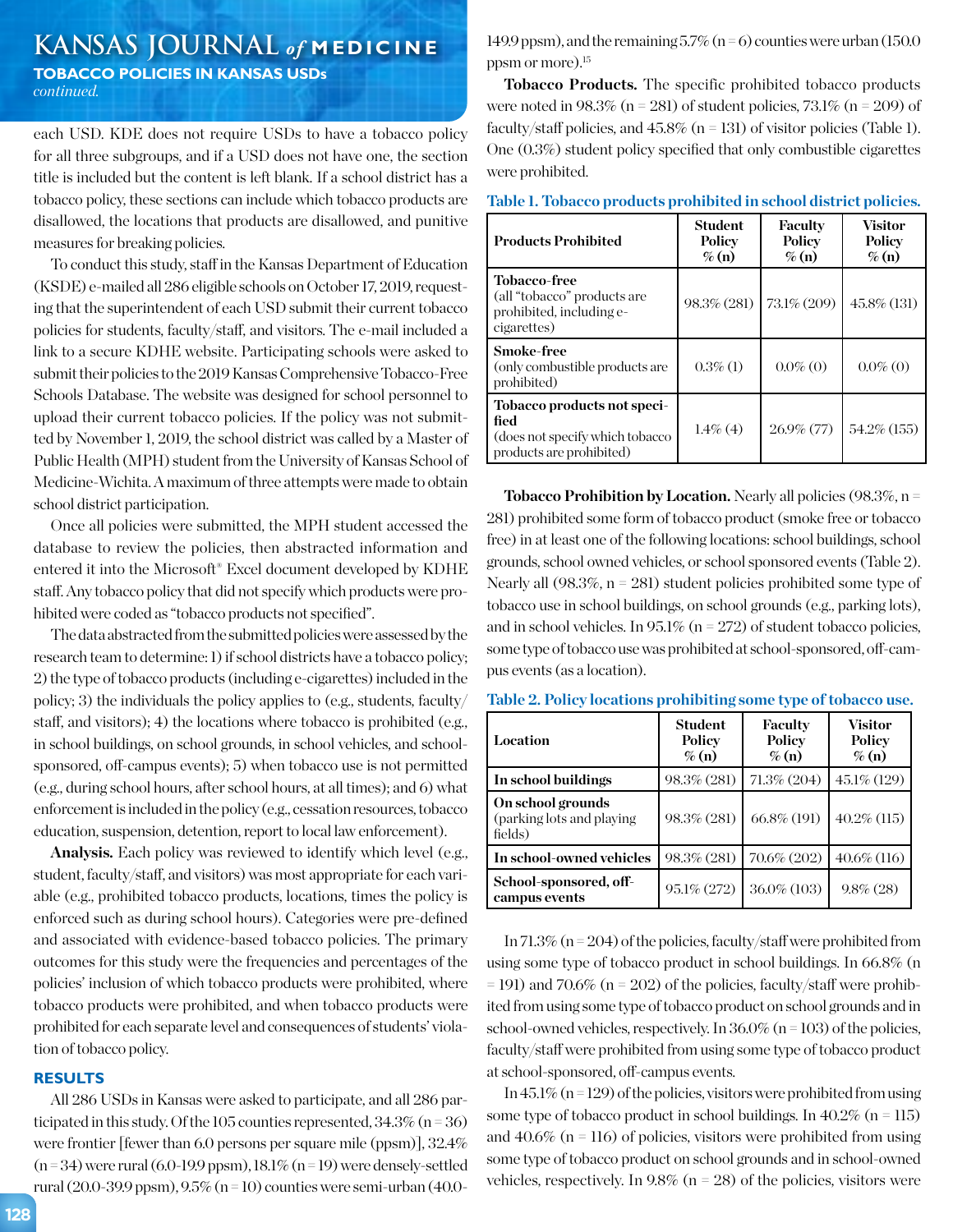prohibited from some type of tobacco product at school-sponsored, off-campus events.

**Individuals Prohibited from Some Type of Tobacco Use.** In  $25.2\%$  (n = 72) of the policies, only students (not faculty/staff or visitors) were prohibited from using some type of tobacco product (Table 3). In 14.7% ( $n = 42$ ) of the policies, students and faculty/staff were prohibited from using some type of tobacco product; visitors were not addressed in these policies. In  $9.8\%$  (n = 28) of the policies, all possible individuals, including students, faculty/staff, and visitors, were prohibited from using some type of tobacco product.

**Table 3. Location and individuals prohibited from some type of tobacco use.** 

| Policy                                                                                                                  | Percent (n)   |
|-------------------------------------------------------------------------------------------------------------------------|---------------|
| Tobacco-free for students only                                                                                          | $25.2\%$ (72) |
| Tobacco-free for all<br>(faculty/staff and visitors excluded from policy at school-<br>sponsored.<br>off-campus events) | $17.5\%$ (50) |
| Tobacco-free for students and faculty/staff only                                                                        | $14.7\%$ (42) |
| Tobacco-free for all<br>(no exceptions)                                                                                 | $9.8\%$ (28)  |
| Tobacco-free for all<br>(visitors excluded from policy at school-sponsored, off-<br>campus events)                      | $8.0\%$ (23)  |
| <b>Other</b><br>(e.g., varying locations and individuals included in policy)                                            | $24.8\%$ (71) |
|                                                                                                                         |               |

**Location and Individuals Prohibited from Some Type of Tobacco Use.** In 24.8% ( $n = 71$ ) of all policies, the locations where tobacco usage was disallowed varied for students, faculty/staff, and visitors. In 17.5% ( $n = 50$ ) of the policies, tobacco prohibitions were applicable to everyone, although this excluded faculty/staff and visitors from school-sponsored, off-campus events. The remaining  $8.0\%$  (n = 23) of the policies were applicable to everyone; visitors were excluded from school-sponsored, off-campus events.

**Consequences for Students' Violation of a Tobacco Policy.** The most common consequence for students' violation of a tobacco policy was law enforcement notification (Table 4). More than one-third of policies  $(36.7\%, n = 105)$  presented this as the only consequence of student violation. Suspension was the second most common consequence, with  $32.2\%$  (n = 92) of policies. An additional  $23.8\%$  (n = 68) of policies stated law enforcement notification, notification of parents, and participation in a tobacco intervention, such as cessation services. Only  $3.5\%$  (n = 10) of policies did not state consequences for students' violation for the tobacco policy.

# **KANSAS JOURNAL** *of* **MEDICINE TOBACCO POLICIES IN KANSAS USDs**

 *continued.*

**Table 4. Consequences for students' violation of a tobacco policy.**

| <b>Consequences</b>                                                                             | Percent (n)   |
|-------------------------------------------------------------------------------------------------|---------------|
| Law enforcement notification                                                                    | 36.7% (105)   |
| Suspension                                                                                      | $32.2\%$ (92) |
| Parent notification, participation in tobacco intervention,<br>and law enforcement notification | 23.8% (68)    |
| Not stated                                                                                      | $3.5\%$ (10)  |
| Parent notification                                                                             | $1.0\%$ (3)   |
| Suspension and law enforcement notification                                                     | $1.0\%$ (3)   |
| Parent and law enforcement notification                                                         | $0.7\%$ (2)   |
| Report to principal                                                                             | $0.7\%$ (2)   |
| Detention                                                                                       | $0.3\%$ (1)   |

#### **DISCUSSION**

Tobacco policies in schools can be an effective strategy to reduce tobacco use among youth in the U.S. and in Kansas. Considering the increase of youth tobacco use, especially the use of electronic cigarettes,<sup>4</sup> and because youth who use electronic cigarettes are four times more likely to use combustible cigarettes later in life,<sup>16</sup> it is necessary to identify whether school districts offer the maximum protection for students.

Comprehensive tobacco policies must prohibit all people, at all locations, from using all tobacco products at all times and include some form of tobacco intervention as a consequence for students violating the tobacco policy as a form of discipline. It is essential to identify the number of Kansas USDs with comprehensive school tobacco policies to know how schools are helping to address the current issue with tobacco usage in youth. Although several policies met some of these recommendations, only  $2.1\%$  (n = 6) of the USD policies met comprehensive tobacco policy criteria.

The six USD policies that were comprehensive were in counties with varying population densities. Fifty percent  $(n = 3)$  of the policies were in a county classified as frontier;  $33.3\%$  (n = 2) were in a county classified as rural; and  $16.7\%$  (n = 1) of the policies were in a county classified as urban. None of the six counties shared borders with each another.

The results of this study suggested that school tobacco policies in Kansas vary largely from one USD to another. It is a positive first step that nearly all policies (98.3%) prohibit students' use of all tobaccorelated products. Nearly all policies prohibited some type of tobacco product in at least one location on campus. Nearly all student policies prohibited some type of tobacco use in school buildings, on school grounds, and in school vehicles. In  $95.1\%$  (n = 272) of student tobacco policies, school-sponsored, off-campus events prohibited some type of tobacco use.

The results show that many schools were not consistent in what locations were included in their tobacco policies. Only 9.8% (n = 28) of policies had all areas for all individuals on campus. Although  $25.2\%$  (n = 72) of policies covered all areas, these policies only applied to students. Visitors often were left out of locations altogether in policies. In 72.7%